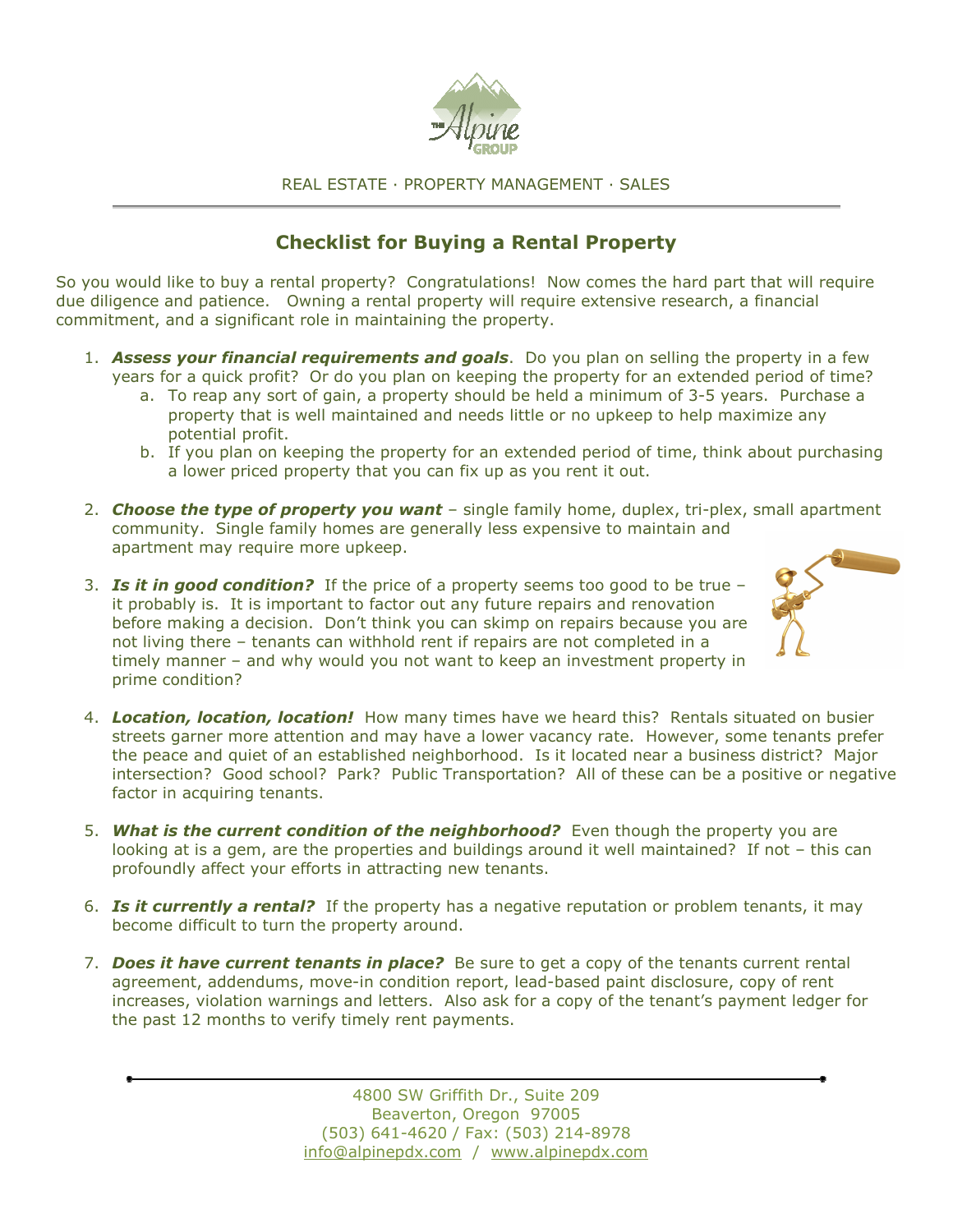

## REAL ESTATE ∙ PROPERTY MANAGEMENT ∙ SALES



8. Crunch the numbers! One of the problems I see is owner's counting on the monthly rent to cover their mortgage payment. Be willing to make the payments even if the rents don't come in. Also consider overhead expenses, emergency repairs, taxes, and insurance. If the numbers don't add up – keep looking.

9. Can you handle the needs of a rental property? Backed up toilets, fridge doesn't stay cold, neighbors are bickering, cars illegally parked – all

of these usually come to a crisis around 4:45 PM on a Friday – or the eve of a major Holiday. Are you ready for this? If you are unable to diplomatically deal with tenants or emergency maintenance issues – then you should hire a property management company.

- 10. Work with a Realtor! With the internet nowadays, you can do a lot of home research and mortgage research online. A realtor is not a "home finder" – a good realtor is going to bring you a wealth of knowledge including house information, area information, mortgage options, as well as guide you through the entire home buying process. Where a good agent earns their commission is their negotiation skills. If an agent can save you 15K on the total price of an investment you want to purchase, is that worth a small commission? Of course it is! However, if you feel you are working with a realtor who is not offering you all of the services described, it may be time to interview other agents.
- 11. Hire a Professional Management Company! Professional management companies are trained in how to deal with difficult tenants, fair housing laws, proper forms to use, and a menagerie of scenarios that can come up.

#### The Alpine Group will:

- a. Market your unit without violating Fair Housing Laws
- **b.** Show your vacancies 6 days a week
- c. Proper screening techniques including criminal background checks and credit history
- d. Full-service bookkeeping included with each property we manage including paying all bills associated with that property. Monthly statements include an Owner Statement, Balance Sheet, Rent Roll, and a detailed history of what has transpired during the last month.
- e. Collection of rents and proper notices served if rent not paid timely
- f. Monitor the tenants and serve notices as necessary
- g. Local knowledge of rental rates overpriced properties can sit vacant while other properties get rented. Knowledge of rental rates is a key factor to fast rentals and quick cash flow.
- **h.** Property Law and Regulations a wrong date on an eviction notice and you have to start the process all over again. We know the proper way to serve notices so no time is lost!
- i. Inspections! Inspections are done yearly.
- j. Emergency calls we have someone on call 24/7 to handle late night or Holiday emergencies.
- k. No excuses! Talk to any property manager and they can give you ten reasons why a tenant can't pay the rent on time this month. A good property manager will train the tenant that

4800 SW Griffith Dr., Suite 209 Beaverton, Oregon 97005 (503) 641-4620 / Fax: (503) 214-8978 info@alpinepdx.com / www.alpinepdx.com